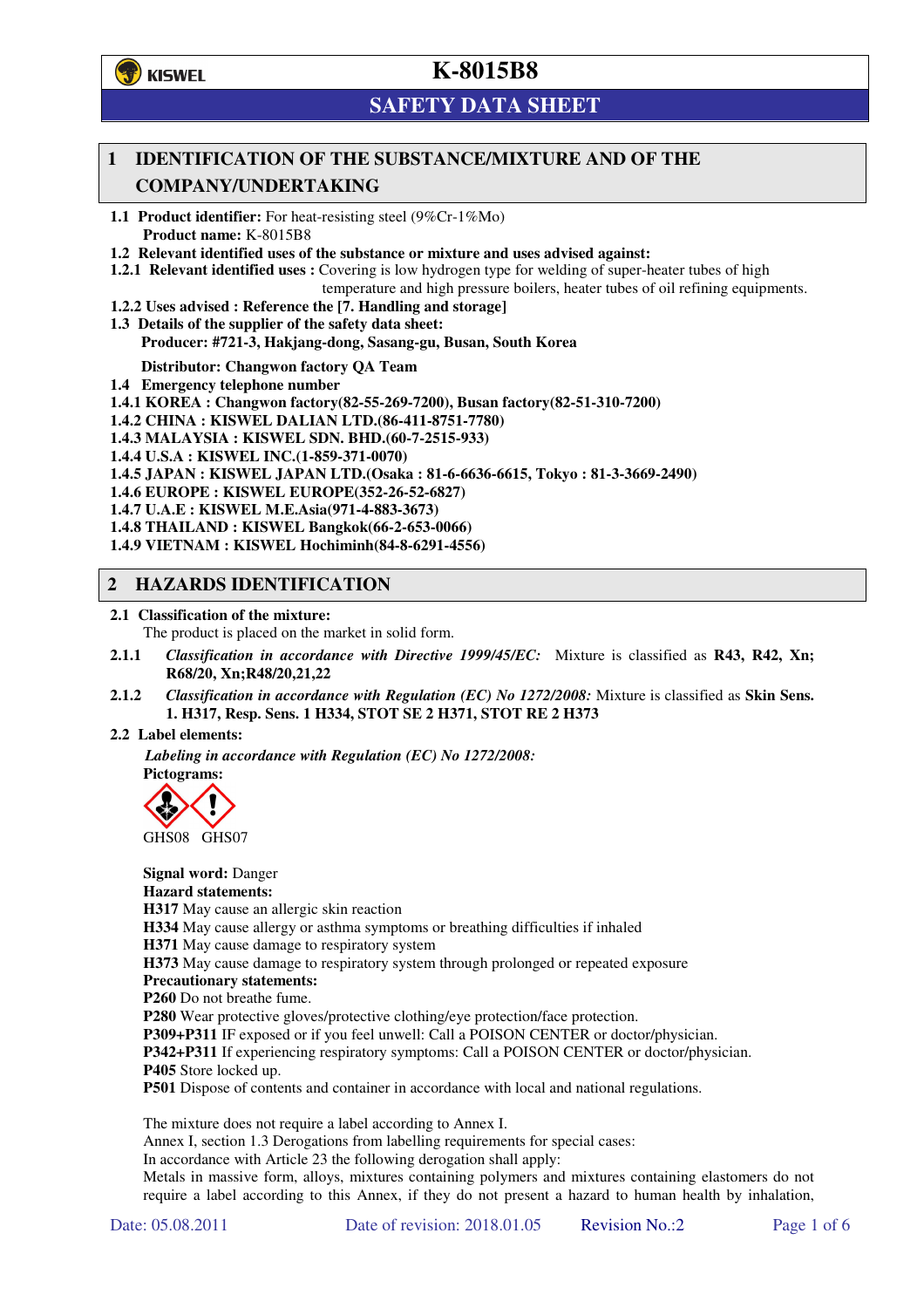**ず) KISWEL** 

## **K-8015B8**

## **SAFETY DATA SHEET**

ingestion or contact with skin or to the aquatic environment in the form in which they are placed on the market, although classified as hazardous in accordance with the criteria of this Annex.

### **On the other hand, we want to offer classification and label of welding fume for workers.**

**2.3 Other hazards:** No data available.

### **3 COMPOSITION/INFORMATION ON INGREDIENTS**

**3.1 Substances:** No data available.

**3.2 Mixtures:** The mixture contains dangerous substances:

|                                |                |                            | <b>Classification</b>                         |                                                   |                                 |                                     |                                  |                |
|--------------------------------|----------------|----------------------------|-----------------------------------------------|---------------------------------------------------|---------------------------------|-------------------------------------|----------------------------------|----------------|
| <b>Substance name</b>          | EC No.         | Registr.<br>n <sub>0</sub> | 67/548/EEC                                    | <b>Hazard Class</b><br>and<br>Category<br>Code(s) | <b>Hazard</b><br>state-<br>ment | Pictogram/<br><b>Signal</b><br>word | Conc.<br>$(\%)$<br><b>Volume</b> | <b>Note</b>    |
| <sup>1</sup> Ferro Silicon     |                | ۰                          |                                               |                                                   |                                 |                                     | $1.0 - 5.0$                      | $\blacksquare$ |
| <sup>1</sup> Calcium fluoride  | 232-188-7      |                            | $\overline{\phantom{0}}$                      |                                                   | $\overline{\phantom{a}}$        | $\overline{\phantom{a}}$            | $3.0 - 7.0$                      | ٠              |
| $^{\mathrm{1,\,2}}$ Limestone  | 215-279-6      | $\blacksquare$             | $\blacksquare$                                |                                                   | $\blacksquare$                  |                                     | $8.0 - 12.0$                     | ٠              |
| $2,3$ Chromium                 | 231-157-5      |                            | R43<br>R42                                    | Skin Sens. 1<br>Resp. Sens. 1                     | H317<br>H334                    | Danger                              | $3.0 - 7.0$                      |                |
| $1,2$ Mica                     | $\overline{a}$ | $\blacksquare$             | $\overline{\phantom{a}}$                      |                                                   | $\overline{\phantom{a}}$        |                                     | $0.1 - 1.0$                      |                |
| <sup>2,3</sup> Titaniumdioxide | 236-675-5      | $\overline{\phantom{a}}$   | Xi; R36<br>Xi; R37<br>T; R48/23               | Eye Irrit. 2<br>STOT SE 3<br><b>STOT RE1</b>      | H319<br>H335<br>H372            | Danger                              | $1.0 - 3.0$                      |                |
| <sup>1</sup> Sodium silicate   | 239-981-7      |                            |                                               |                                                   |                                 |                                     | $1.0 - 5.0$                      |                |
| $2,3$ Iron                     | 231-096-4      | $\overline{\phantom{a}}$   | Xn;<br>R68/20/21/22<br>$Xn$ ;<br>R68/20/21/22 | STOT SE <sub>2</sub><br><b>STOT RE2</b>           | H371<br>H373                    | Warning                             | $63.0 - 67.0$                    |                |

<sup>1</sup>Substance is not classified in terms of Regulation (EC) No. 1272/2008 Annex VI.

<sup>2</sup>Substance with workplace exposure limits.

\* See all the hazard statements in chapter 16.

### **4 FIRST AID MEASURES**

#### **4.1 Description of first aid measures:**

**In case of respiratory exposure**: Remove to fresh air and keep at rest. If breathing is difficult or has stopped, administer artificial respiration as necessary. Seek medical attention.

**In case of skin contamination**: Wash contaminated area thoroughly with soap and water. Remove and wash contaminated clothing. If a persistent rash or irritation occurs, seek medical attention.

 **In case of intrusion into eye**: Immediately flush eyes with large amounts of running water for at least 15 minutes, lifting the upper and lower eyelids. Get medical attention.

**In case of oral intake**: Ingestion is considered unlikely due to product form. However, if swallowed do not induce vomiting. Seek medical attention. Advice to doctor: treat symptomatically.

**4.2 Most important symptoms and effects, both acute and delayed:** No data available.

**4.3 Indication of any immediate medical attention and special treatment needed:** No data available.

## **5 FIREFIGHTING MEASURES**

### **5.1 Extinguishing media:**

**Suitable extinguishing media:** Carbon dioxide, dry chemical, water spray. Use extinguishing media appropriate for surrounding fire.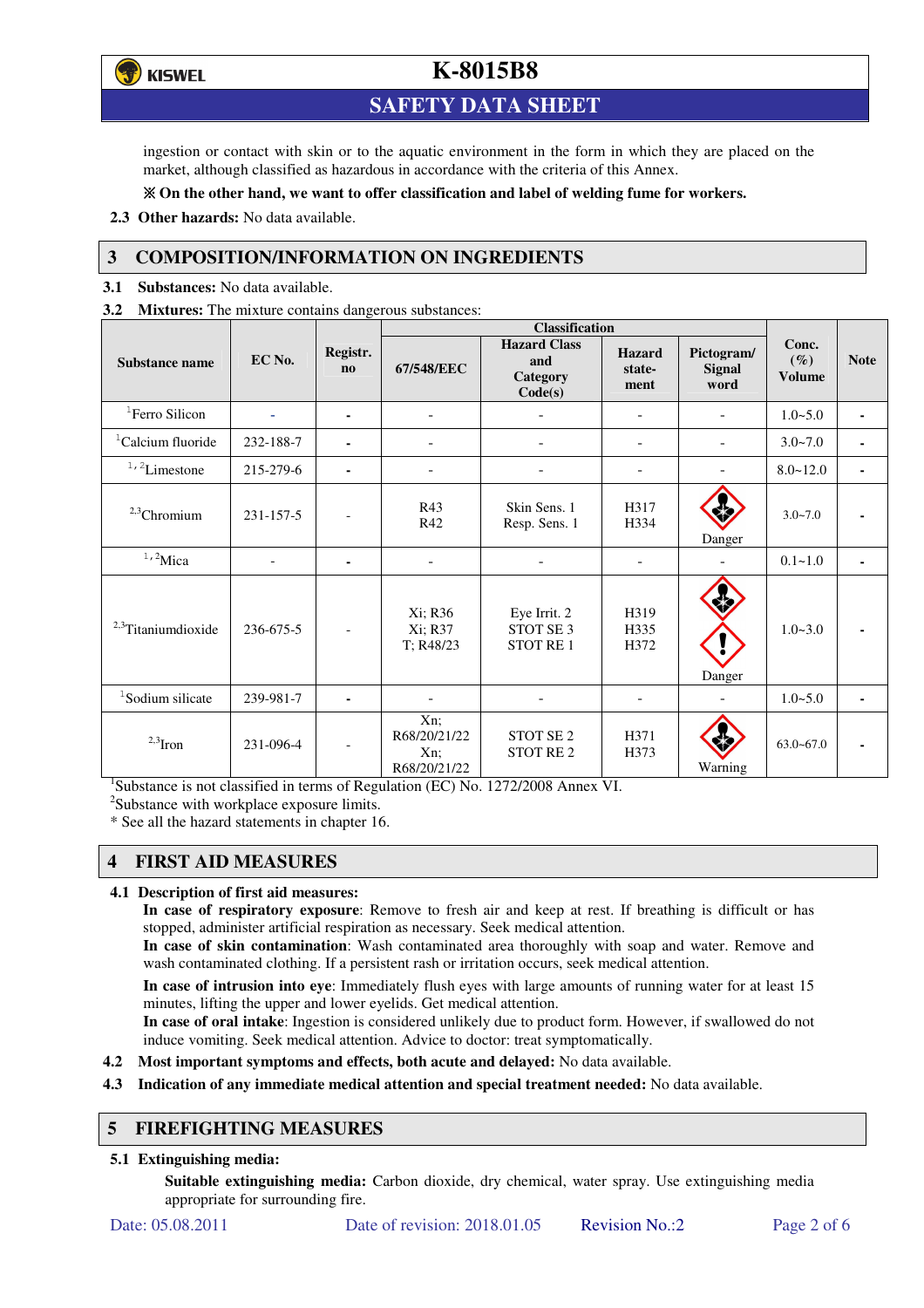

## **SAFETY DATA SHEET**

**Unsuitable extinguishing media:** No data available.

- **5.2 Special hazards arising from the substance or mixture:** Fire may produce irritating or poisonous gases.
- **5.3 Advice for firefighters:** In the event of a fire, wear self-contained breathing apparatus and protective clothing.

### **6 ACCIDENTAL RELEASE MEASURES**

**6.1 Personal precautions, protective equipment and emergency procedures:** 

**For non-emergency personnel:** Wear appropriate personal protective equipment as specified in Section 8. Ensure adequate ventilation**.** 

**For emergency responders:** No data available.

**6.2 Environmental precautions:** Avoid dispersal of spilled material and contact with soil, ground and surface water, drains and sewers.

**Methods and material for containment and cleaning up:** Take up mechanically. Collect the material in labeled containers and dispose of according to local and regional authority requirements.

**6.3 Reference to other sections:** See Section 7 for information on safe handling. See Section 8 for information on personal protection equipment. See Section 13 for disposal information.

### **7 HANDLING AND STORAGE**

- **7.1 Precautions for safe handling:** Welding may produce fumes and gases hazardous to health. Avoid breathing these fumes and gases. Use adequate ventilation. Keep away from sources of ignition. Avoid contact with skin, eyes and clothing. Do not eat, drink and smoke in work areas.
- **7.2 Conditions for safe storage, including any incompatibilities**: Store in cool, dry and well-ventilated place. Keep away from incompatible materials. Keep away from heat and open flame.
- **7.3 Specific end use(s):** No data available.

### **8 EXPOSURE CONTROLS/PERSONAL PROTECTION**

**8.1 Control parameters:** Exposure limits were not established for this product.

Workplace exposure limits for substances contained in the mixture are listed in *EH40/2005* Workplace exposure limits:

|                             |                   | Workplace exposure limit                                                           |     |                                                                                                              |    |                 |  |
|-----------------------------|-------------------|------------------------------------------------------------------------------------|-----|--------------------------------------------------------------------------------------------------------------|----|-----------------|--|
| <b>Substance</b>            | <b>CAS</b> number | Long-term<br>exposure limit<br>(8-hour TWA<br>reference period)<br>$mg.m-3$<br>ppm |     | <b>Short-term</b><br>exposure limit<br>$(15\text{-minute})$<br>reference period)<br>mg.m <sup>3</sup><br>ppm |    | <b>Comments</b> |  |
| Chromium                    | 7440-47-3         | $\overline{\phantom{a}}$                                                           | 0.5 | $\equiv$                                                                                                     |    |                 |  |
| Limestone/Calcium carbonate | 1317-65-3         |                                                                                    |     |                                                                                                              |    |                 |  |
| Total inhalable             |                   | ۰                                                                                  | 10  |                                                                                                              |    |                 |  |
| Respirable                  |                   | -                                                                                  | 4   |                                                                                                              |    |                 |  |
| Mica                        | 12001-26-2        |                                                                                    |     |                                                                                                              |    |                 |  |
| Total inhalable             |                   | ۰                                                                                  | 10  |                                                                                                              |    |                 |  |
| respirable                  |                   | -                                                                                  | 0.8 | $\overline{\phantom{a}}$                                                                                     |    |                 |  |
| Titanium dioxide            |                   |                                                                                    |     |                                                                                                              |    |                 |  |
| Total inhalable             | 13463-67-7        | $\overline{\phantom{0}}$                                                           | 10  |                                                                                                              |    |                 |  |
| resirable                   |                   | -                                                                                  | 4   | -                                                                                                            |    |                 |  |
| Iron oxide, fume (as Fe)    | 1309-37-1         | ۰                                                                                  | 5   |                                                                                                              | 10 |                 |  |

\*A skin notation assigned to the OEL identifies the possibility of significant uptake through the skin.

- **8.2 Exposure controls:** Do not eat, drink and smoke. Immediately remove all contaminated clothing. Wash hands before breaks and at the end of work.
- **8.2.1 Appropriate engineering controls:** Use local exhaust ventilation during all welding operations.

**8.2.2 Individual protection measures, such as personal protective equipment:**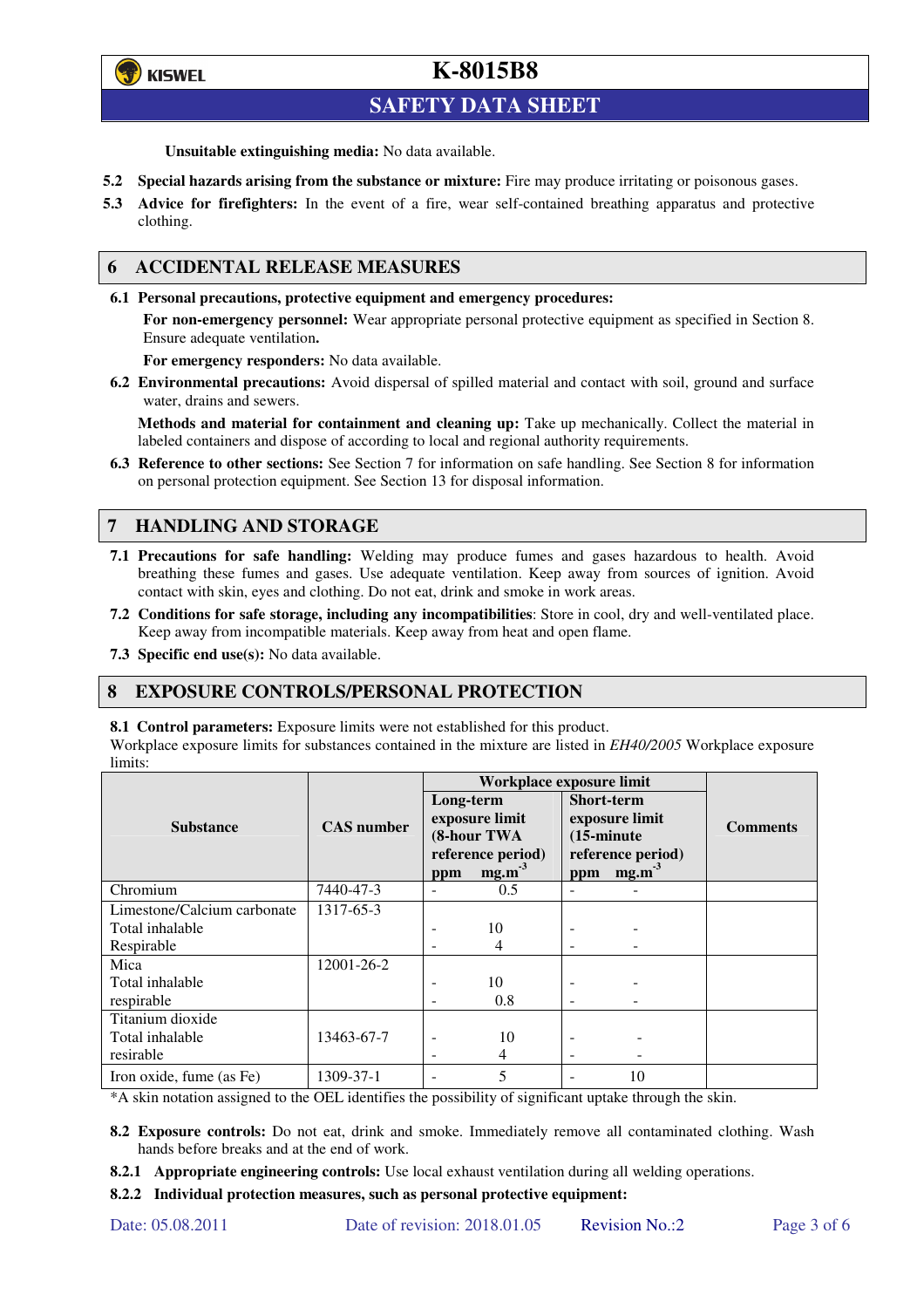

**SAFETY DATA SHEET** 

**8.2.2.1 Eye/face protection:** Always wear eye protection during welding operations, helmet and/or face shield with filter lens.

### **8.2.2.2 Skin protection:**

**Hand protection:** Wear appropriate protective (welding) gloves during welding. **Other:** Wear appropriate protective clothing and boots.

- **8.2.2.3 Respiratory protection:** If ventilation is insufficient, use appropriate respirator or self-contained breathing apparatus.
- **8.2.2.4 Thermal hazards:** No data available.
- **8.2.3 Environmental exposure controls:** Do not allow to enter sewers, surface and ground water.

### **9 PHYSICAL AND CHEMICAL PROPERTIES**

### **9.1 Information on basic physical and chemical properties:**

| our amoramunon on ousie physical und encancen properties.<br>Appearance: | solid (metal rod)        |
|--------------------------------------------------------------------------|--------------------------|
| Odour:                                                                   |                          |
| <b>Odour threshold:</b>                                                  |                          |
| pH:                                                                      |                          |
| <b>Melting point/freezing point:</b>                                     | -                        |
| Initial boiling point and boiling range:                                 | $\qquad \qquad -$        |
| <b>Flash point:</b>                                                      |                          |
| <b>Evaporation rate:</b>                                                 |                          |
| <b>Flammability (solid, gas):</b>                                        |                          |
| <b>Upper/lower flammability or explosive limits:</b>                     | $\overline{\phantom{a}}$ |
| Vapour pressure:                                                         | ۰                        |
| Vapour density:                                                          |                          |
| <b>Relative density:</b>                                                 |                          |
| Solubility(ies):                                                         |                          |
| Partition coefficient: n-octanol/water:                                  | $\overline{a}$           |
| <b>Auto-ignition temperature:</b>                                        | -                        |
| <b>Decomposition temperature:</b>                                        |                          |
| <b>Viscosity:</b>                                                        |                          |
| <b>Explosive properties:</b>                                             | ۰                        |
| <b>Oxidising properties:</b>                                             |                          |

**9.2 Other information:** No data available.

### **10 STABILITY AND REACTIVITY**

**10.1 Reactivity:** No data available.

- **10.2 Chemical stability:** The product is stable under normal conditions. When using it may produce dangerous fumes and gases.
- **10.3 Possibility of hazardous reactions:** No data available.
- **10.4 Conditions to avoid:** Avoid contact with incompatible materials.
- **10.5 Incompatible materials:** Acids, bases, oxidizing agents.
- **10.6 Hazardous decomposition products:** Metal oxide fumes and gases are produced during welding.

## **11 TOXICOLOGICAL INFORMATION**

### **11.1 Information on toxicological effects:**

The mixture may cause an allergic skin reaction. It is suspected of causing cancer. It causes damage to organs through prolonged or repeated exposure.

## **12 ECOLOGICAL INFORMATION**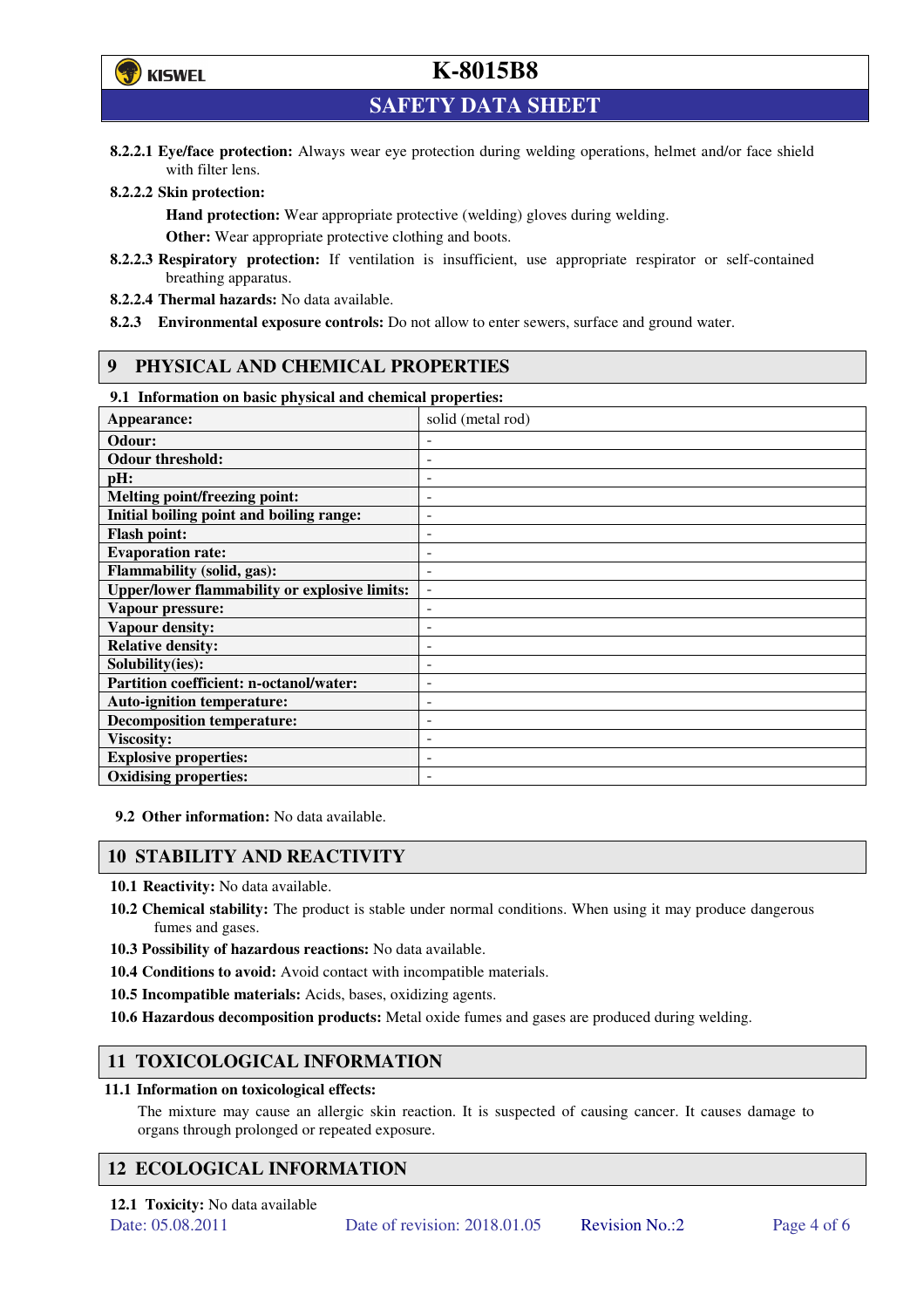

 $\overline{a}$ 

**K-8015B8**

## **SAFETY DATA SHEET**

- **12.2 Persistence and degradability:** No data available.
- **12.3 Bioaccumulative potential:** No data available.
- **12.4 Mobility in soil:** No data available.
- **12.5 Results of PBT and vPvB assessment:** No data available.
- **12.6 Other adverse effects:** No data available.

### **13 DISPOSAL CONSIDERATIONS**

**13.1 Waste treatment methods:** Dispose off in accordance with local and national regulations.

### **14 TRANSPORT INFORMATION**

**14.1 ADR/RID/ADN:** The mixture is not subject to international regulations on transport of dangerous goods.

| UN number:                            | -                        |
|---------------------------------------|--------------------------|
| UN proper shipping name:              | -                        |
| Transport hazard class(es):           | -                        |
| <b>Packing group:</b>                 | -                        |
| <b>Environmental hazards:</b>         | -                        |
| <b>Special precautions for user:</b>  | -                        |
| <b>Transport in bulk according to</b> |                          |
| Annex II of MARPOL73/78 and the       | $\overline{\phantom{a}}$ |
| <b>IBC</b> Code:                      |                          |

**14.2 IMDG:** The mixture is not subject to international regulations on transport of dangerous goods.

**14.3 ICAO/IATA:** The mixture is not subject to international regulations on transport of dangerous goods.

### **15 REGULATORY INFORMATION**

#### **15.1 Safety, health and environmental regulations/legislation specific for the substance or mixture:**

- Corrigendum to Regulation (EC) No 1907/2006 of the European Parliament and of the Council of 18 December 2006 concerning the Registration, Evaluation, Authorization and Restriction of Chemicals (REACH), establishing a European Chemicals Agency, amending Directive 1999/45/EC and repealing Council Regulation (EEC) No 793/93 and Commission Regulation (EC) No 1488/94 as well as Council Directive 76/769/EEC and Commission Directives 91/155/EEC, 93/67/EEC, 93/105/EC and 2000/21/EC (OJ L 396, 30.12.2006);
- Corrigendum to Directive No 2006/121/EC of the European Parliament and of the Council of 18 December 2006 amending Council Directive 67/548/EEC on the approximation of laws, regulations and administrative provisions relating to the classification, packaging and labeling of dangerous substances in order to adapt it to Regulation (EC) No 1907/2006 concerning the Registration, Evaluation, Authorization and Restriction of Chemicals (REACH) and establishing a European Chemicals Agency (OJ L 396, 30.12.2006);
- Regulation (EC) No 1272/2008 of the European parliament and of the Council of 16 December 2008 on classification, labeling and packaging of substances and mixtures, amending and repealing Directives 67/548/EEC and 1999/45/EC, and amending Regulation (EC) No 1907/2006 (OJ L 353, 31.12. 2008).
- COMMISSION REGULATION (EC) No 790/2009 of 10 August 2009 amending, for the purposes of its adaptation to technical and scientific progress, Regulation (EC) No 1272/2008 of the European Parliament and of the Council on classification, labeling and packaging of substances and mixtures.
- COMMISSION REGULATION (EU) No 453/2010 of 20 May 2010 amending Regulation (EC) No 1907/2006 of the European Parliament and of the Council on the Registration, Evaluation, Authorisation and Restriction of Chemicals (REACH).